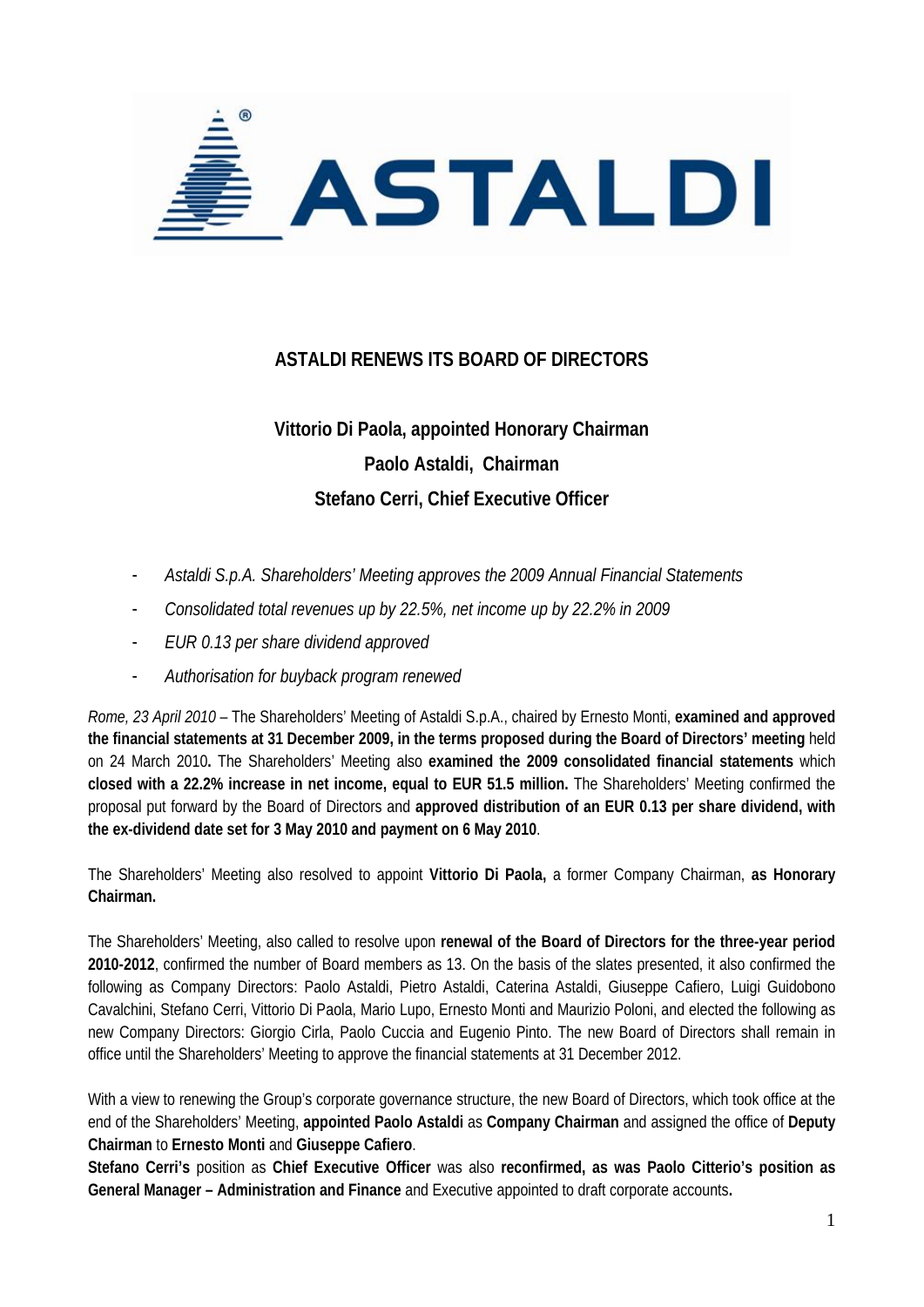**Cesare Bernardini** and **Rocco Nenna** (both for International Activities) and **Luciano De Crecchio** (for Domestic Activities), all former Deputy General Managers with responsibility for the aforementioned geographical areas, were **appointed General Managers**.

The appointments approved today form part of the strategy to optimise internal resources adopted by Astaldi Group which has long since invested in developing its own internal management in order to guarantee continuity with regard to management of the company. The latter has always been viewed as one of the Group's main assets and fundamental in order to pursue its growth targets.

Lastly, the Board of Directors also appointed the Internal Audit Committee (comprising company directors Mario Lupo (Chairman), Luigi Guidobono Cavalchini and Eugenio Pinto) and the Remuneration Committee (comprising Ernesto Monti (Chairman), Eugenio Pinto and Maurizio Poloni).

In compliance with the Self-Regulation Code for Listed Companies, the Board of Directors examined fulfilment of the requisites of independence for company directors Giorgio Cirla, Paolo Cuccia, Mario Lupo, Eugenio Pinto and Maurizio Poloni. Said examination was performed in light of the parameters of independence set forth in the code as well as relevance criteria provided for in Instructions drafted by Borsa Italiana S.p.A. The curricula of the new members of the Board of Directors are available for consultation at www.astaldi.com, inside the documentation related to slate presentation made available in the run-up to the Shareholders' Meeting.

\*\*\*\*\*

The Shareholders' Meeting also resolved to renew (for a further 13 months as from 27 April 2010) authorisation for the Board of Directors to continue with the buyback program. One of the aims of said proposal is to encourage regular trading, avoid price fluctuations that are not in line with the market trend and guarantee suitable support for liquidity. The methods used to implement the program involve the purchase of a revolving maximum of 9,842,490 shares with a par value of EUR 2.00 each, at a unit price of no less than EUR 2.00 and no more than the average share price of the last ten days of trading prior to the date of purchase, increased by 10%, with a further restriction that the amount of shares must not exceed at any given time the total of EUR 24,600,000.00 (without prejudice to the limit of distributable profit and available reserves pursuant to Article 2357, paragraph one, of the Italian Civil Code). The Company may also sell the shares purchased at a unit price of no less than the average share price of the last ten days of trading prior to the date of sale, decreased by 10%. Moreover, it must be noted that, to date, the Company owns 833,309 treasury shares equal to approximately 0.85% of the share capital.

## **Economic and financial results at 31 December 2009**

Astaldi Group recorded **a 22.5% increase in total revenues** in 2009 (up to EUR 1,869.5 million compared to EUR 1,525.6 million at 31 December 2008) thanks to consolidation of activities in Italy and abroad.

**EBITDA** (gross operating margin) **increased by 16.4%** to EUR 203.6 million compared to EUR 175 million in 2008, with an **EBITDA margin of 10.9%**.

**EBIT** (operating result) totalled EUR 154.8 million, showing an increase of **16.8%** compared to EUR 132.6 million at 31 December 2008, with an **EBIT margin** of **8.3%**.

**Net income increased to EUR 51.5 million, +22.2%** compared to EUR 42.1 million in 2008, with a tax rate of 37.4% and a net margin of 2.8%.

At a consolidated level, **net fixed assets increased to EUR 467.2 million** (EUR 355.6 million at the end of 2008), mainly due to investments during the year to support project finance initiatives and for the start-up of new projects (especially foreign projects).

**Working capital amounted to EUR 417 million** (EUR 403.1 million at the end of 2008), showing a positive trend which highlights the efficient management of individual project cash flows.